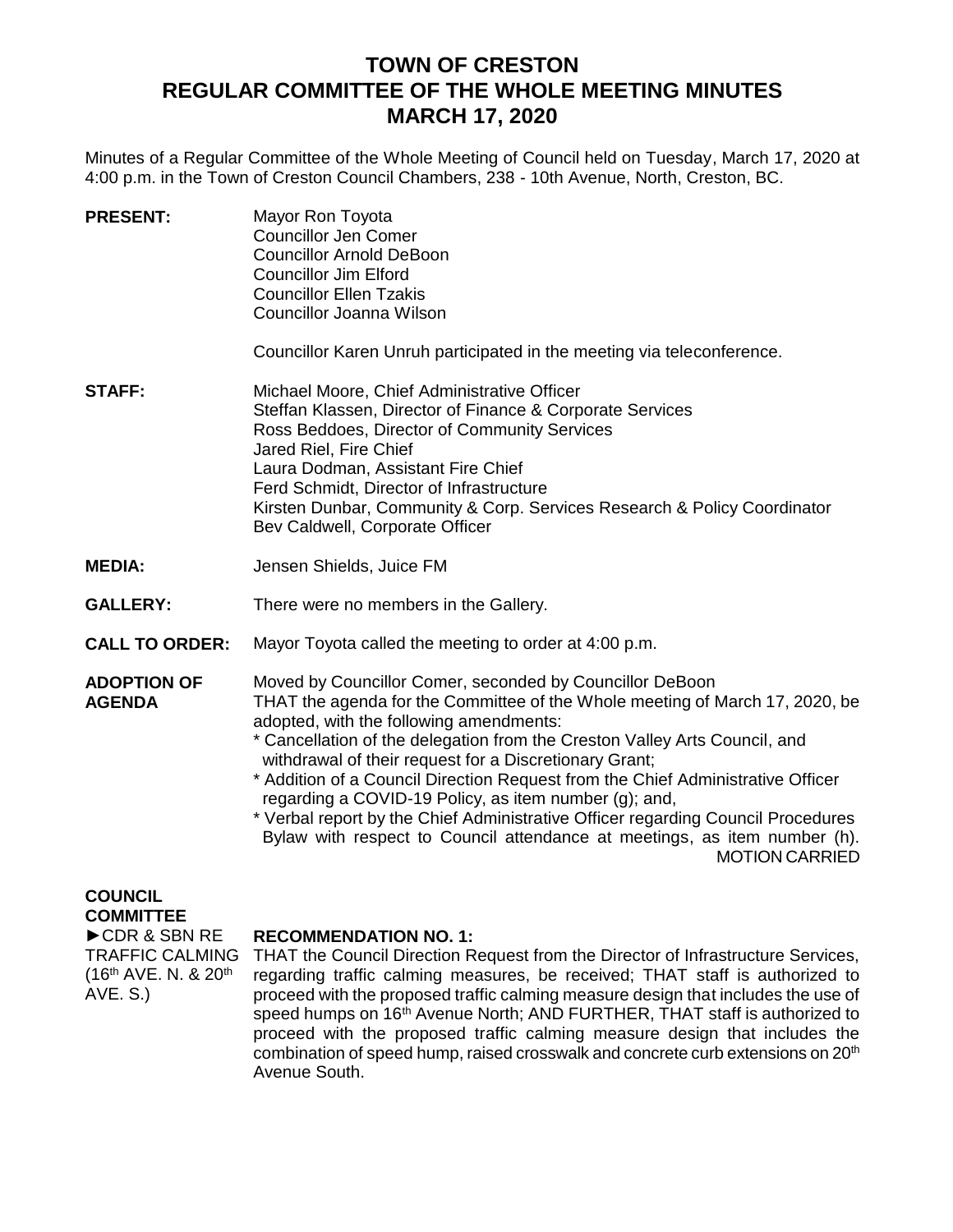#### ►CHAMBER OF **RECOMMENDATION NO. 2:**

**COMMERCE** MEMBERSHIP THAT the Council Direction Request from the Community and Corporate Services Research and Policy Coordinator, regarding membership with the Creston Valley Chamber of Commerce, be received; AND FURTHER, THAT Council authorizes staff to purchase a Creston Valley Chamber of Commerce membership for the Town of Creston, for the year 2020, in the amount of \$420.00.

#### ►RECYCLING **RECOMMENDATION NO. 3:**

COUNCIL OF BC THAT the invitation from the Recycling Council of British Columbia, to attend the 46<sup>th</sup> Annual Conference on Circular Economy, in Whistler, BC on June 10 to 12, 2020, be received.

## ►SAM STEELE **RECOMMENDATION NO. 4:**

DAYS PARADE THAT the invitation from the Sam Steele Society, to participate in the Sam Steele Days Grand Parade in Cranbrook, BC on June 20<sup>th</sup>, 2020, be received.

# ► COVID-19 VERBAL RECOMMENTATION NO. 5:

UPDATE THAT the verbal update by the Chief Administrative Officer, advising that the Town will not be accepting any open or closed bookings for Town park and public space facilities for the foreseeable future; and the Town's communications to the public on actions being taken by the Town in ensuring the advice from the Provincial Government, Interior Health Authority and the Regional District of Central Kootenay with respect to the COVID-19 Pandemic are being followed, be received.

## ►COVID-19 **RECOMMENDATION NO. 6:**

POLICY THAT the Council Direction Request from the Chief Administrative Officer, regarding a draft COVID-19 Policy for the Town of Creston, be received; THAT Council recognizes that with the changing events surrounding the COVID-19 Pandemic, specific measures are required to ensure the safety of residents and staff; AND FURTHER, THAT Council adopts Policy No. GOV-001-60, Coronavirus Pandemic (COVID-19), a copy of which is attached to and forms a part of these minutes as Appendix 'I'.

## ►COUNCIL **RECOMMENDATION NO. 7:**

- PROCEDURES **BYLAW** THAT the verbal report by the Chief Administrative Officer, regarding Council Procedures Bylaw No. 1875, 2018 with respect to Council members participating in Council and Committee meetings remotely, be received.
- **QUESTION PERIOD** Mr. Jensen Shields asked how a Declaration of a Local Emergency, if declared by the Town, would affect the community.

The Chief Administrative Officer stated that at the moment it is unknown what would trigger a 'Declaration of Local Emergency' in the Town of Creston. The Town must be careful not to initiate any unnecessary panic in the community. To date there has been good cooperation by local business in efforts to curb the spread of the COVID-19 disease. A Declaration of Local Emergency could provide the tools to intervene if essential supplies could not be provided to the community and to those most vulnerable residents.